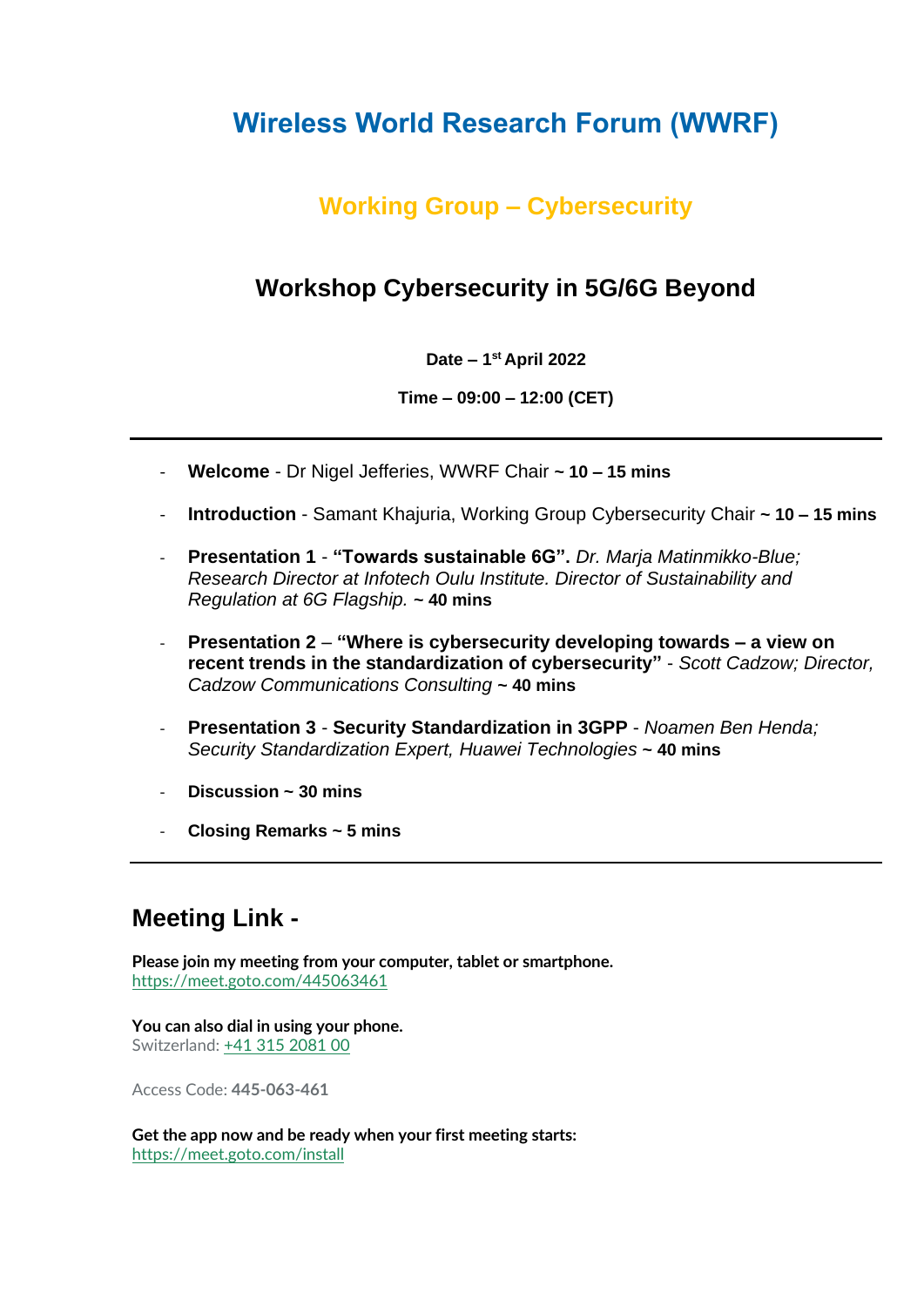#### **Marja Matinmikko-Blue, Research Director, University of Oulu, Finland**

**Marja Matinmikko-Blue** is Research Director of the Infotech Oulu Institute and Director of Sustainability & Regulation at 6G Flagship at the University of Oulu, Finland, where she also holds an Adjunct Professor position in spectrum management.

Marja completed her Doctor of Science degree in communications engineering in 2012, and Doctor of Philosophy degree in management sciences in 2018 at the University of Oulu. She has been conducting multi-disciplinary research into the technical, business, and regulatory aspects of future mobile communication systems in close collaboration with industry, academia, and regulators for over two decades. Marja has coordinated several national research project consortia that have successfully demonstrated new technology including the world's first licensed shared access (LSA) spectrum sharing trials and the introduction of a new local 5G operator concept, which has become a reality in many countries. She has actively contributed to, and participated in, regulatory bodies at the national, European, and international levels. She also coordinated the preparation of twelve 6G White Papers at the 6G Flagship (the first White Papers on 6G in the world) and led the development of the White Paper on 6G Drivers and the UN Sustainable Development Goals.



#### **Scott Cadzow; Director, Cadzow Communications Consulting**

Scott Cadzow has over the past 25 or more years become a recognized standards development expert, primarily for security standards, in a number of international standards development organizations including ETSI, ITU-T and ISO. In ETSI Scott is the chair of the ITS Security group, vice chair of the eHEALTH group, and also vice-chair of the ETI group. In addition he has been the rapporteur for the TETRA security specifications, the suite of guidance documents for effective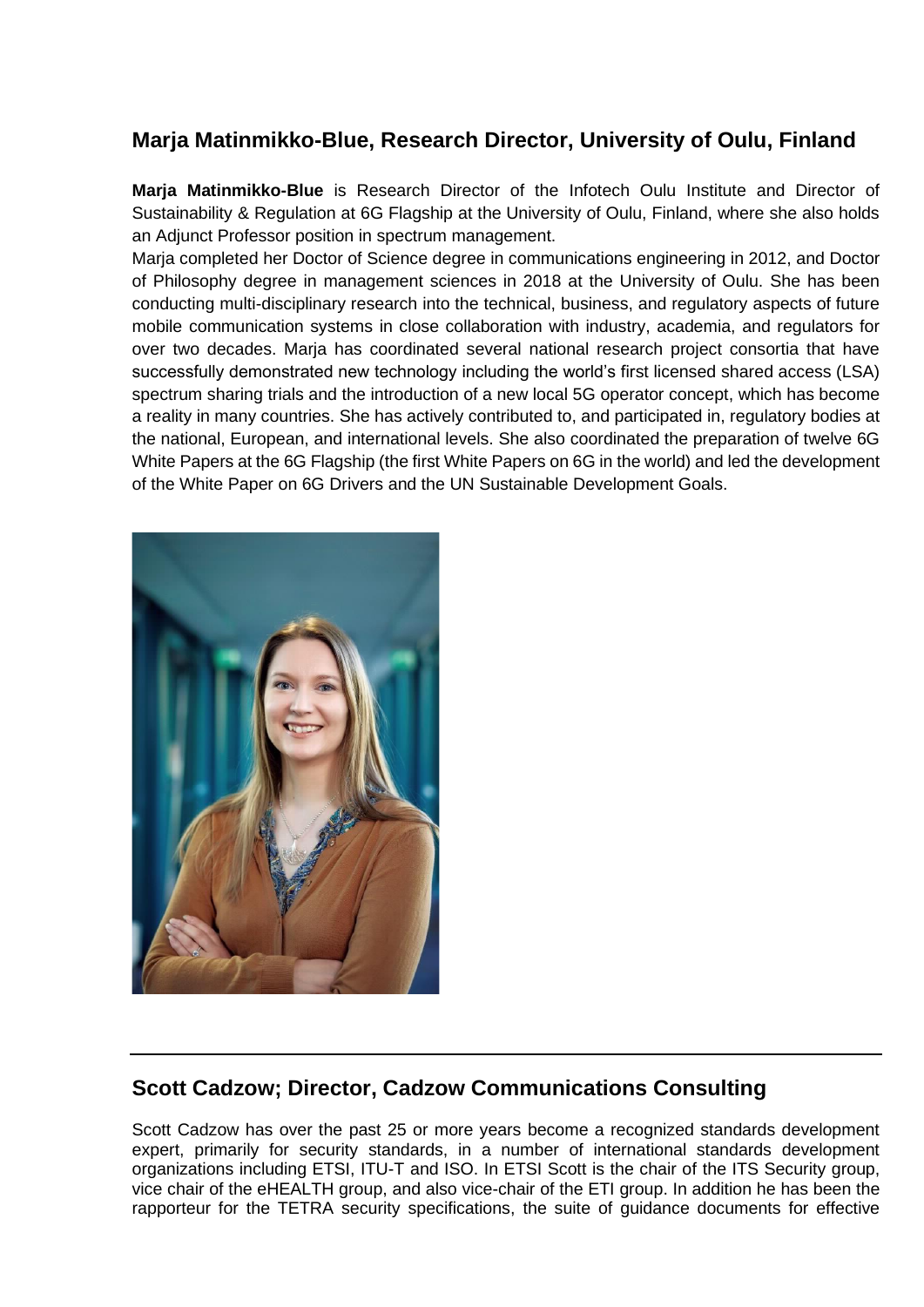security standards development (covering Common Criteria, risk analysis, and security requirements engineering) in technical bodies MTS and TISPAN, and has acted as an expert to a number of Specialist Task Forces in RRS, TETRA, TISPAN, HF, MTS, eHEALTH and AT-D. He has served as chairman of the ETSI ITS Security group and as vice-chairman of each of ETSI Project TETRA WG6 (Security), TETRA Security and Fraud Prevention Group (SFPG), and of the ETSI Lawful Interception group. Scott has contributed to reports from ENISA on network resilience, supply chain integrity and on measures to counter internet bullying. More recently Scott has been involved in a number of projects under the FP7/CIP/H2020 umbrella looking at security and privacy aspects of smart cities. This has led Scott to take a wider view at the whole interoperability conundrum and to address the need to look more deeply at the problems we will face with the IoT and dynamic selfconfiguring equipment. Scott is a founding member of the proposed ETSI ISG on Secure AI and has published a number of papers since 2016 on the identification of machine ethics for autonomous machines and has been a regular speaker at conferences on topics relating to security, machine ethics, privacy and society.



#### **Noamen Ben Henda; Security Standardization Expert, Huawei Technologies**

Noamen Ben Henda is currently a Security Standardization Expert in Huawei. His main focus is to represent and lead Huawei's security team activities and related research within the security working group of 3GPP, namely SA3. In 3GPP, Noamen Ben Henda was elected for the position of SA3 chair in 2019 and held it until 2021. During his time as a chair, Noamen was also a member in the Panel of Experts of the GSMA CVD program. Before joining Huawei, Noamen was a Master Security Researcher in Ericsson. There he assumed the role of Ericsson technical coordinator and head of delegation in SA3. During his time as a researcher, Noamen's main interest was in software security. More specifically, he has been driving research activities related to the formal verification of security protocols. During his time as an SA3 delegate, he has been contributing to several studies and technical specifications. Notably, Noamen has been heavily involved in the development of the 5G security standards. Noamen holds a Master of Science degree in Information Technology in 2002 and a Ph.D. in theoretical computer science in 2008 from Uppsala University in Sweden.